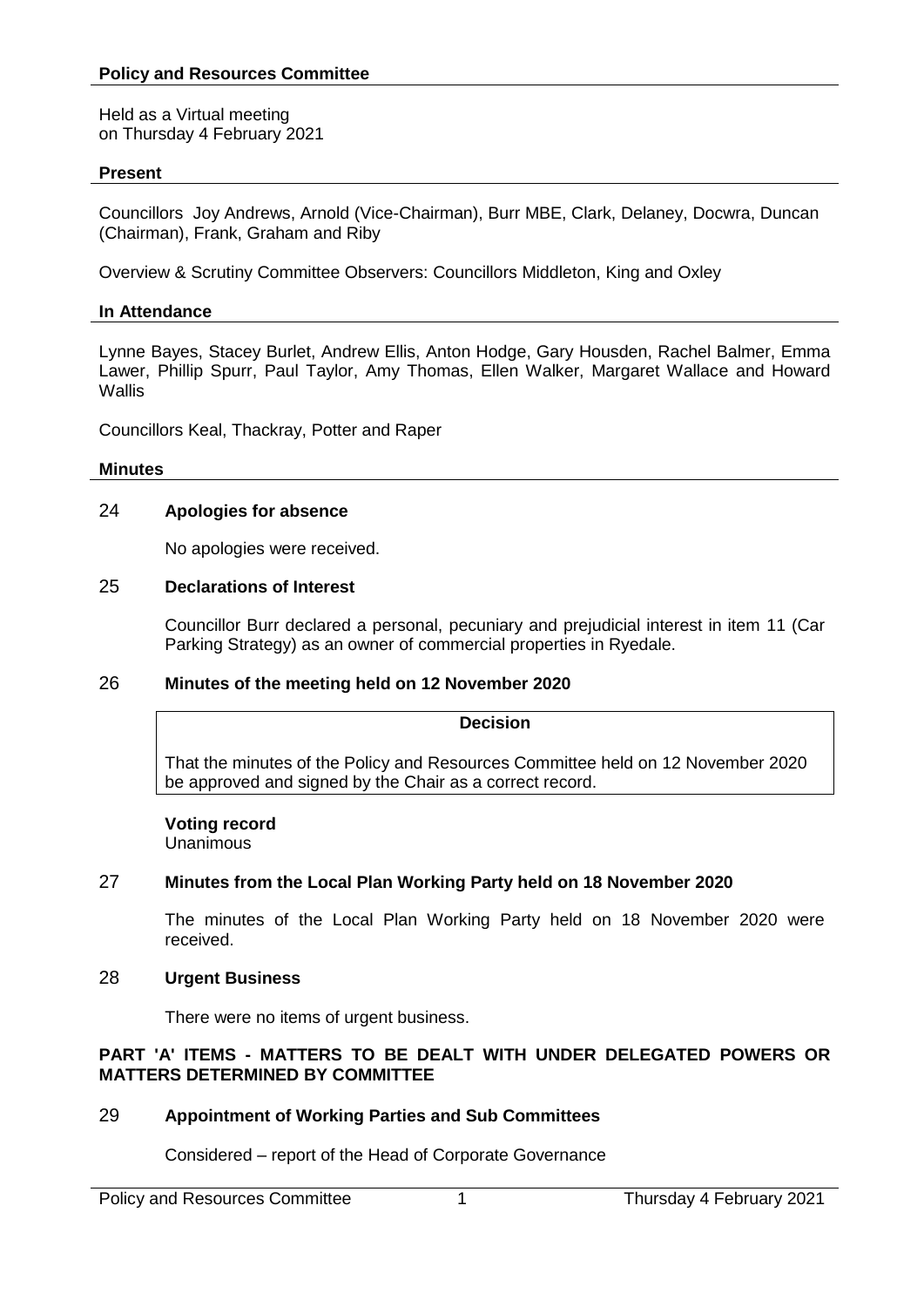Councillor Clark provided nominations for the Liberal Group and gave apologies for the lateness of these.

|       | <b>Decision</b>                                                                                                                                                                                    |
|-------|----------------------------------------------------------------------------------------------------------------------------------------------------------------------------------------------------|
| That: |                                                                                                                                                                                                    |
| (i)   | The terms of reference for working parties and sub-committees of the Policy<br>and Resources Committee attached at Appendix 1 of the report be approved;                                           |
| (ii)  | That members and substitutes be appointed to working parties and sub-<br>committees of the Policy and Resources Committee based on the allocation of<br>seats set out in the Annex to the minutes. |

#### **Voting record**

Unanimous

# 30 **The Ryedale Plan - Local Plan Review**

Considered – report of the Planning and Development Manager

Councillor Clark proposed and Councillor J Andrews seconded the following amendment:

At the end of the first bullet point in Stage 1: Pre-Production consultation and evidence gathering to inform the Review (Regulation 18), at Section 5 of the Local Development Scheme (Stages in the Review Process), add 'and any major changes to RDC policy since 2012', and under and additional bullet point add 'Add public health and environmental baseline monitoring to the CIL list of infrastructure'.

# **Resolved**

Upon being put to the vote, the amendment was lost.

#### **Voting record**

5 For 5 Against Chair's casting vote – Against

Councillor Clark proposed and Councillor J Andrews seconded the following amendment:

All planning applications for domestic and industrial properties are only approved with:

- i) Onsite energy production (solar PV panels and ground/air source heat pumps)
- ii) Onsite rainwater collection and storage
- iii) Insulation to BREEAM excellent standard
- iv) Other measures to reduce carbon emissions and reduce flooding in Ryedale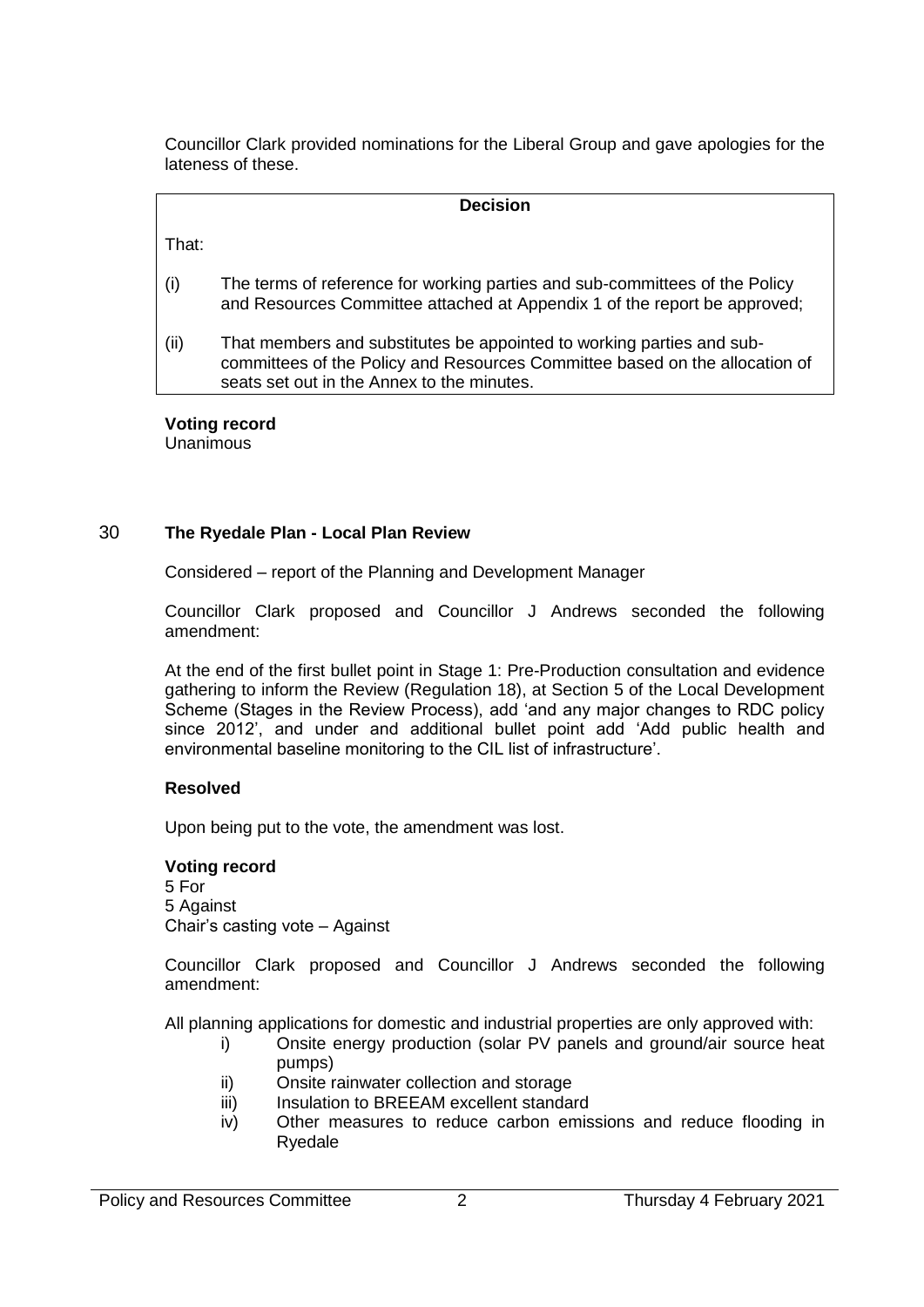# **Resolved**

Upon being put to the vote, the amendment was lost.

#### **Voting record**

5 For 5 Against Chair's casting vote – Against

#### **Decision**

That:

- (i) In principle, the scope of the Local Plan review is limited to a partial review to ensure that development land supply is maintained and specific matters of policy conformity with national policy are addressed as a priority.
- (ii) The draft Local Development Scheme at Appendix 1 of the report is agreed to cover the broad timetable and scope of the review

**Voting record** 7 For

3 Abstentions

# **PART 'B' ITEMS - MATTERS REFERRED TO COUNCIL**

# 31 **HR Policy Revision - Leave and Flexible Working Policies**

Considered – report of the Head of Human Resources

#### **Recommendation**

That the revised policies are agreed for implementation.

**Voting record** Unanimous

#### 32 **Milton Rooms Progress Report, and Grant Request**

Considered – report of the Programme Director for Economic Development, Business and Partnerships

Councillor Burr proposed and Councillor Riby seconded the following amendment:

Replace the recommendation to Full Council at (iii) with 'RDC will ring fence half a million pounds out of reserves to turn the Milton rooms in to a multi-functional, multiusage arts / dance destination in Ryedale for all Ryedale residents' enjoyment. A detailed report be drawn up with Officer support and presented to Council as soon as possible.'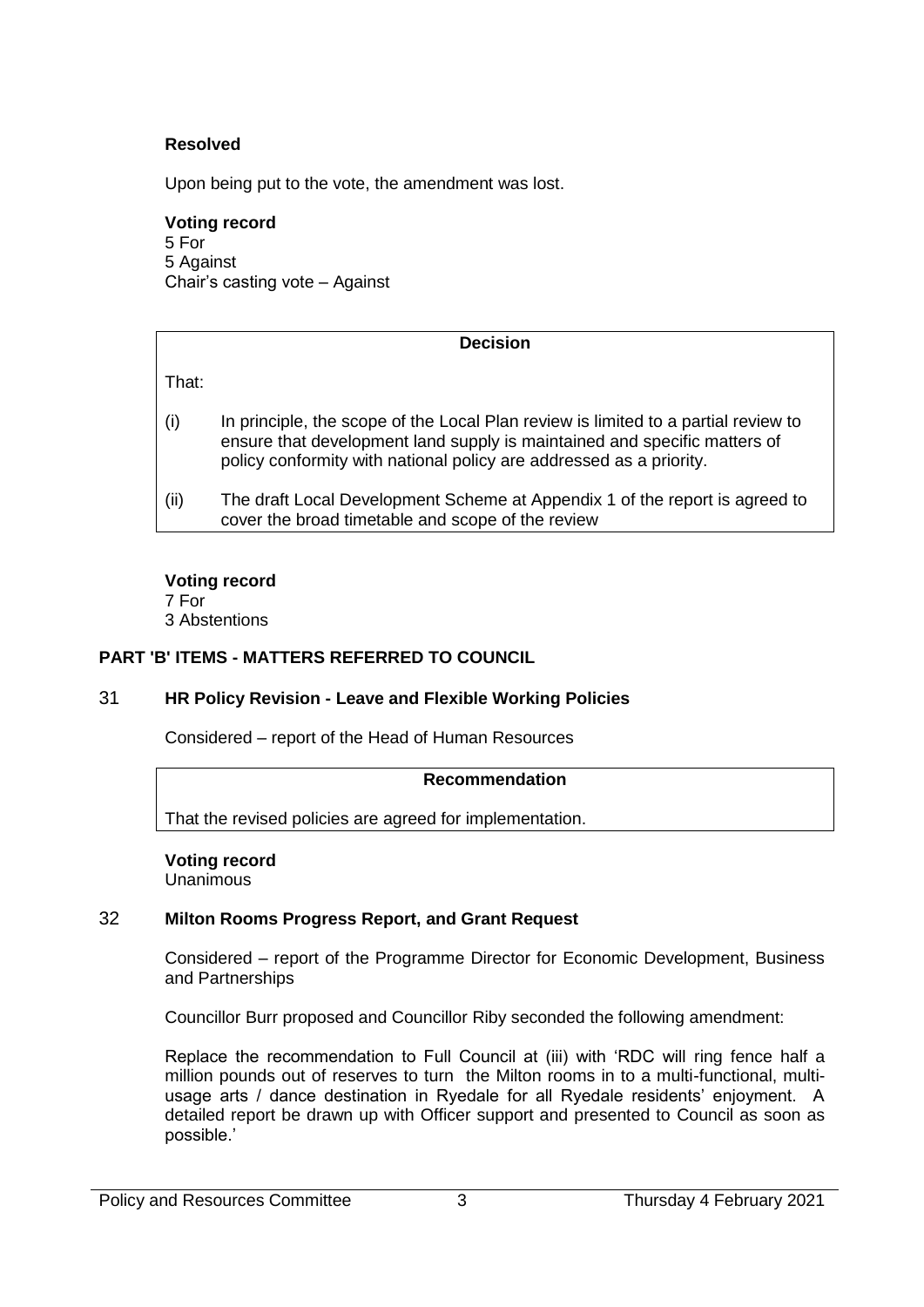# **Resolved**

Upon being put to the vote, the amendment was lost.

#### **Voting record**

5 For 5 Against Chair's casting vote - Against

# **Decision of the Policy and Resources Committee**

That:

- (i) Progress against the Milton Rooms Working Party interim report set out in sections 6.3 – 6.6 of the report is noted.
- (ii) The Business Plan of the Milton Rooms Committee covering the period 2020- 2023 is noted.

# **Recommendation to Full Council**

Policy & Resources Committee recommends to council that it gives approval for capital funding of up to £193k to fund works outlined in section 6.11 of the report, subject to receipt of detailed plans, with delegated authority given to the Programme Director to release the funds on a phased basis, in consultation with the Chairman of Policy & Resources Committee.

# **Voting record**

8 For 2 Abstentions

# 33 **Car Parking Strategy**

Councillor Burr left the meeting during consideration of this item and did not participate in the debate or vote.

Considered – report of the Programme Director of Economic Development, Business and Partnerships

#### **Recommendation**

It is recommended to Full Council that

- (i) The Car Parking Strategy 2021-2026 is endorsed.
- (ii) Delegated authority is given to the Programme Director for Economic Development, Business and Partnerships to progress specific implementation activities in line with the Council's Medium Term Financial Strategy, following the completion of individual assessments and subsequent agreement of the Section 151 Officer and Head of HR that they represent a return on investment and can be progressed within available staffing resources.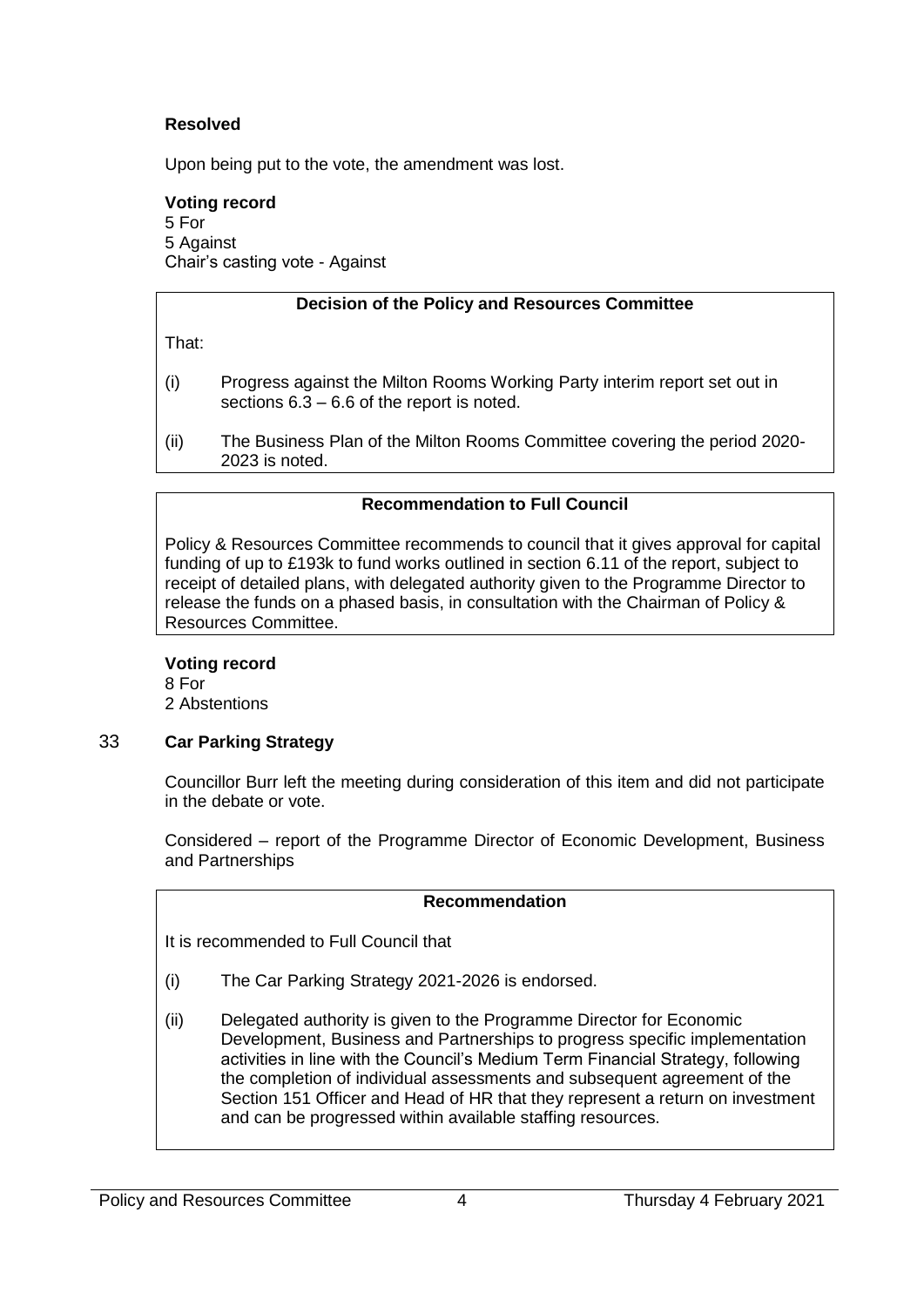(iii) That consultation with the Chair of Policy & Resources Committee in line with required financial procedures occurs prior to the Programme Director progressing specific implementation activities once they are established as representing a return on investment and able to be progressed within available staffing resources.

#### **Voting record** Unanimous

# 34 **Revenue and Capital Budget Monitoring - Q3 2020/21**

Considered – report of the Chief Finance Officer (s.151)

# **Recommendation**

It is recommended that Council:

i) Notes the contents of the report

# **Voting record**

Unanimous

#### 35 **Treasury Management Strategy Statement and Annual Investment Strategy 2021/22**

Considered – report of the Chief Finance Officer (s.151)

# **Recommendation**

That Council is recommended to approve:

- (i) Members receive this report;
- (ii) The Operational Borrowing Limit for 2021/22 is set at £7m;
- (iii) The Authorised Borrowing Limit for 2021/22 is set at £12.5m;
- (iv) Councillors delegate authority to the Chief Finance Officer to effect movement within the agreed authorised boundary limits for long-term borrowing for 2021/22 onwards.
- (v) Councillors delegate authority to the Chief Finance Officer to effect movement within the agreed operational boundary limits for long-term borrowing for 2021/22 onwards.
- (vi) The treasury management strategy statement 2021/22 be approved.
- (vii) The minimum revenue provision policy statement for 2021/22 be approved.
- (viii) The treasury management investment strategy for 2021/22 be approved.
- (ix) The prudential indicators for 2021/22 which reflect the capital expenditure plans which are affordable, prudent and sustainable be approved.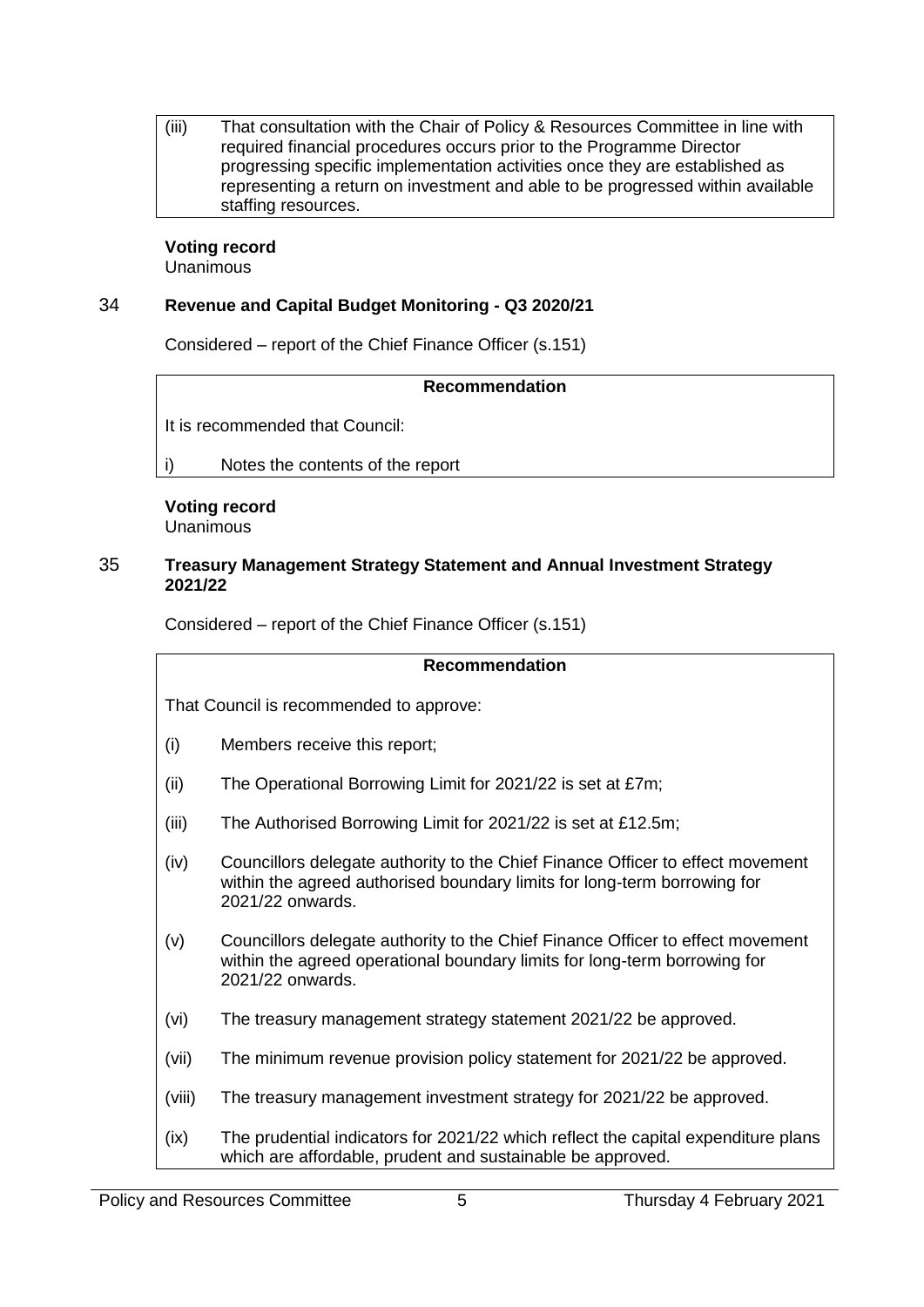# (x) The Capital Strategy for 2021/22 be approved.

# **Voting record**

Unanimous

#### 36 **Ryedale's Financial Strategy 2021-25**

At 10:00pm it was proposed by Councillor Duncan and seconded by Councillor Arnold that standing orders be suspended to enable the meeting to continue.

Upon being put to the vote, the motion was carried.

#### **Resolved**

That standing orders be suspended to enable the meeting to continue.

# **Voting record**

Unanimous

Considered – report of the Chief Finance Officer (s.151)

Councillor Duncan proposed and Councillor Docwra seconded the following amendment:

Replace recommendation (iii) with 'To freeze Council Tax at the current level and therefore approve a council tax charge of £200.73 for a Band D property (note that total Council Tax, Including the County Council, Fire and Police is covered within the separate Council Tax setting report to Full Council). This would mean a further call on reserves of £109k to balance the budget'

# **Resolved**

Upon being put to the vote, the amendment was carried.

#### **Voting record**

8 For 2 Against

#### **Recorded vote**

For

Councillors Arnold, Burr, Delaney, Docwra, Duncan, Frank, Graham and Riby Against Councillors J Andrews and Clark

# **Recommendation**

That Council is recommended to agree the updated Financial Strategy and in particular: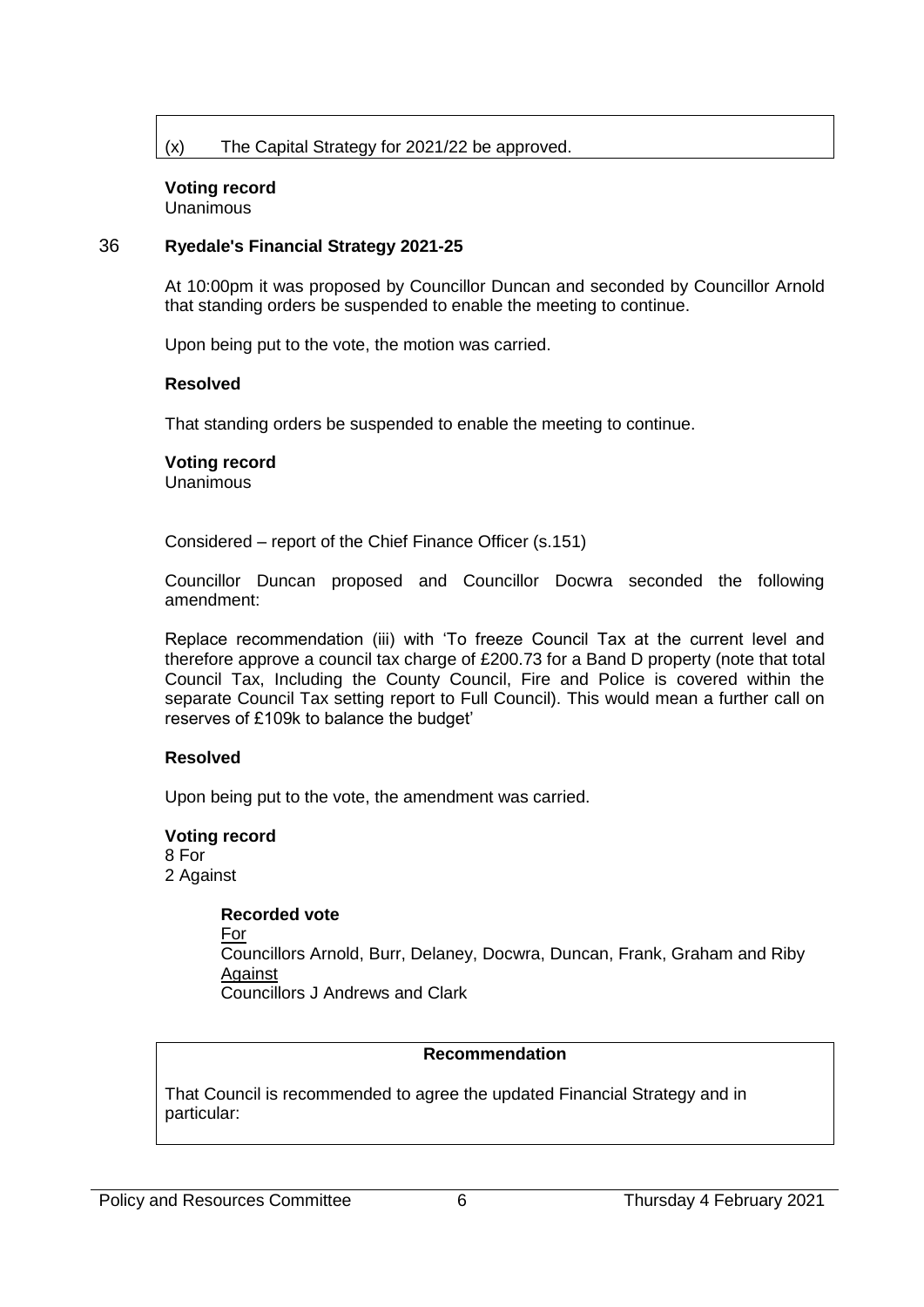(i) To note the Section 25 assurance statement provided by the Chief Finance Officer (s151) regarding the robustness of the estimates and the adequacy of the reserves and the risk assessment detailed in Section 10 of the Strategy (ii) To approve a revenue budget of Revenue Budget for 2021/22 of £9,600k, after use of Reserves which includes a. Savings/additional income totalling £377k (Financial Strategy Appendix 3) b. Growth Pressures totalling £971k (Financial Strategy Appendix 4) c. One-off contingency to support COVID costs amounting to £787k, funded from reserves d. One-off maintenance costs of £55k funded from reserves (iii) To freeze Council Tax at the current level and therefore approve a council tax charge of £200.73 for a Band D property (note that total Council Tax, Including the County Council, Fire and Police is covered within the separate Council Tax setting report to Full Council). This would mean a further call on reserves of £109k to balance the budget  $(iv)$  to approve the special expenses amounting to £54,090 (v) to approve the revised Capital Programme (Appendix 6) (vi) to note the financial projection for  $2020/21 - 2024/25$ (vii) to note that there may be a need to revisit the budget mid-year, in the light of changing circumstances such as potential continuing costs relating to COVD or other unquantifiable pressures, and that any future proposals will be brought forward on a case-by-case basis

# **Voting record**

8 For 2 Against

# **Recorded vote**

For

Councillors Arnold, Burr, Delaney, Docwra, Duncan, Frank, Graham and Riby Against Councillors J Andrews and Clark

# 37 **Exempt information**

# **Resolved**

To exclude the press and public from the meeting for discussion of the following items 38 (Proposal for Light Industrial Starter Units), 39, 40, 41 and 42 (To Receive Committee Level Decisions made under Urgency Powers, as required under the Constitution) as provided by paragraph 3 of Schedule 12A of Section 100A of the Local Government Act 1972, as it contains information relating to the financial or business affairs of any particular person (including the authority holding that information).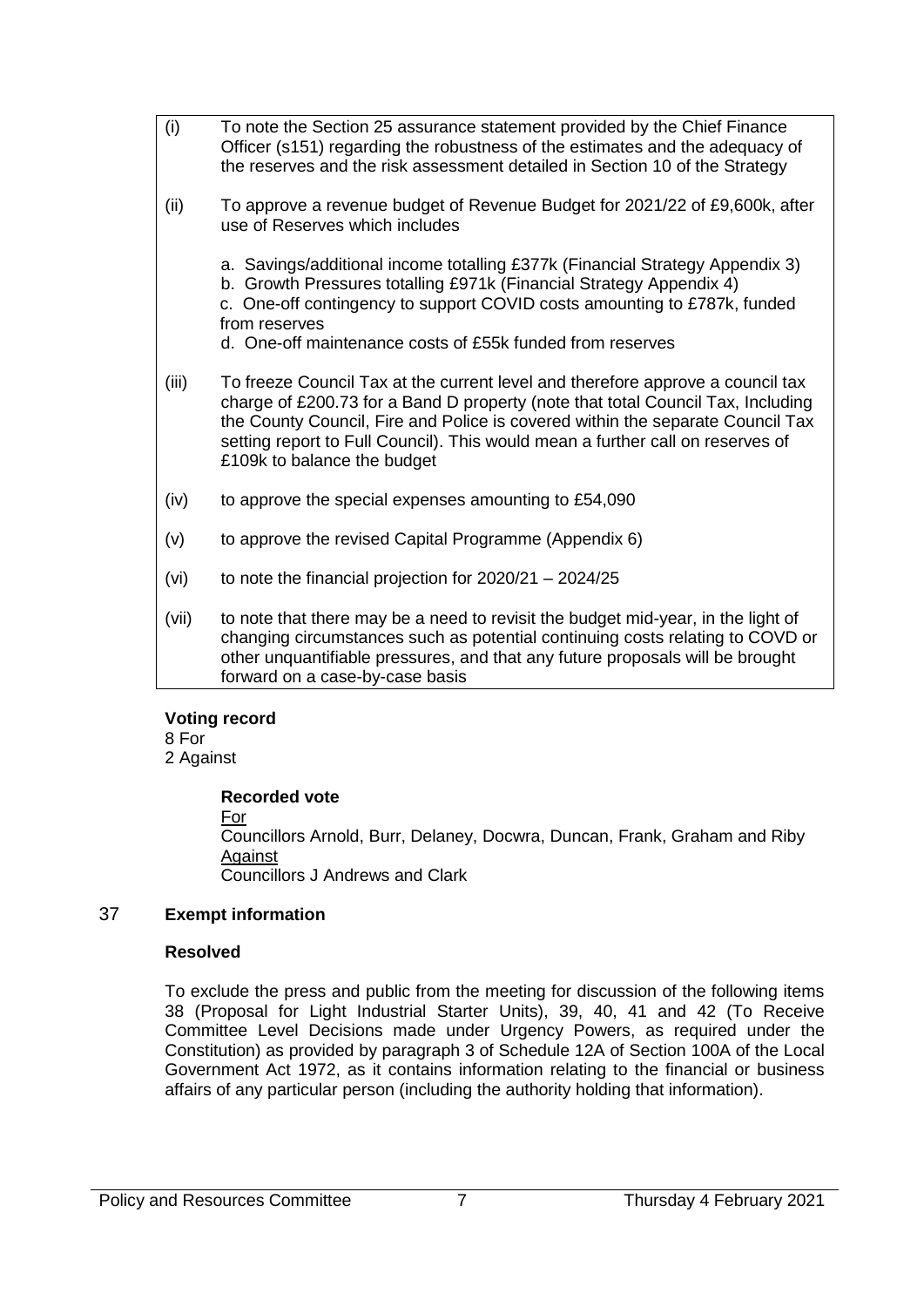The public interest test has been considered and, in all the circumstances of the case, the public interest in maintaining the exemption is considered to outweigh the public interest in disclosing the information.

# 38 **Proposal for Light Industrial Starter Units**

Considered – report of the Programme Director of Economic Development, Business and Partnerships

Councillor Duncan proposed and Councillor Arnold moved the following motion:

It is recommended to Council that:

- i) Recommendation a. as set out in the report is approved, subject to:
	- i. the outcomes of an investment appraisal (to be reported to Council on 18 Feb 21); and
	- ii. the Developer committing to undertake development of the wider site.
- ii) Recommendation b. as set out in the report is approved

Councillor Clark proposed and Councillor J Andrews seconded the following amendment:

Before a i., a ii. b i. and b ii., insert:

- A Officers produce a detailed analysis of:
	- i. The carbon emissions of the project
		- in construction
		- in use
	- ii. The carbon impact of fitting solar p.v. panels to all units.
	- iii. The carbon impact of fitting ground/air source heat pumps to all units.
	- iv. The carbon impact of fitting insulation to BREEAM Excellent standard and above to all units.
	- v. The impact/saving of fitting rainwater collection and storage systems to all units.
	- vi. The cost of each of the above
		- Fitted at construction stage
		- Retrofitted.
	- vii. The savings in running costs for each of the above.
	- viii. The rental value of each of the above.

ix. What materials will be used for the proposed construction? Are these the most efficient in climate change terms?

B Calls upon the LEP to only support proposals that are either Carbon Neutral or preferably Carbon Negative.

If not, RDC's confidence in the LEP's ability to deliver climate change policies could be reduced – potentially impacting the support of the LEP by RDC in the future.

# **Resolved**

Upon being put to the vote, the amendment was lost.

# **Voting record**

4 For